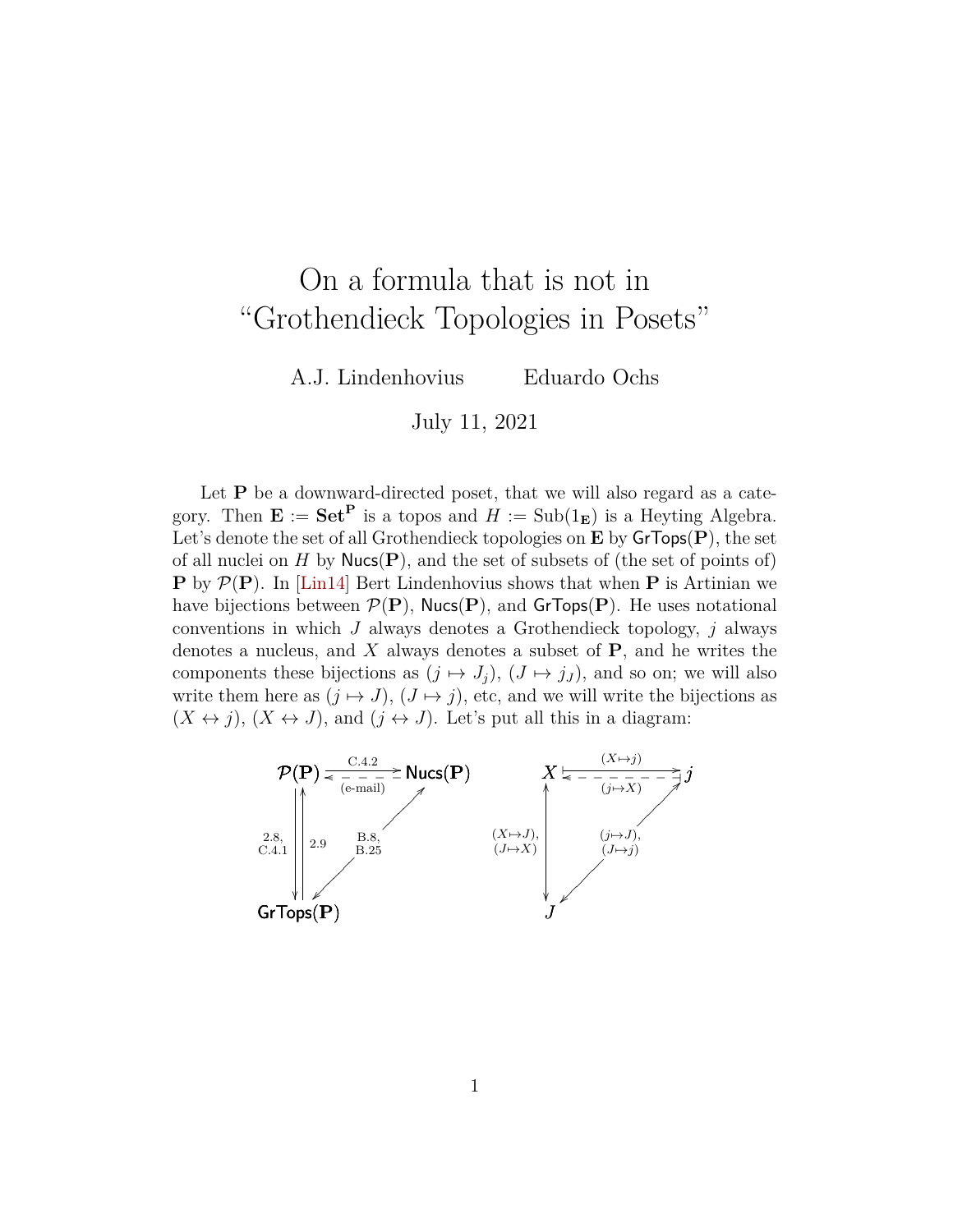He defines the components of these bijections as:

$$
(X \mapsto j): j_X(S) = X \mapsto S \qquad (C.4.2, C.2)
$$
  
\n
$$
(j \mapsto X): X_j = \{p \in \mathbf{P} : p \notin j(\downarrow p \setminus \{p\})\} \qquad (e-\text{mail})
$$
  
\n
$$
(X \mapsto J): J_X(p) = \{S \in \mathcal{D}(\downarrow p) : X \cap \downarrow p \subseteq S\} \qquad (2.8, C.4.1)
$$
  
\n
$$
(J \mapsto X): X_J = \{p \in \mathbf{P} : J(p) = \{\downarrow p\}\} \qquad (2.9)
$$
  
\n
$$
(j \mapsto J): J_j(p) = \{S \in \mathcal{D}(\downarrow p) : p \in j(S)\} \qquad (B.8, B.25)
$$
  
\n
$$
(J \mapsto j): j_J(S) = \{p \in \mathbf{P} : S \cap \downarrow p \in J(p)\} \qquad (B.8, B.25)
$$

The annotations like " $(C.4.2, C.2)$ " indicate where these components are defined. Note that one of the annotations says "(e-mail)"; this is because that formula doesn't appear explicitly in [\[Lin14\]](#page-3-0), and so I (Eduardo) asked him (Bert) if that formula was what I guessed it would be, and he replied with a formula slightly shorter than my guess, and a proof...

These notes are just to make his formula and his proof available in a public place. All the mathematical content here is by Bert Lindenhovius, and all the typesetting was done by Eduardo Ochs, who found Bert's proof hard to follow and decided to typeset it in Natural Deduction form.

If we combine  $(j \mapsto J)$  and  $(J \mapsto X)$  we get this:

$$
(j \mapsto J) : J_j(p) = \{ S \in \mathcal{D}(\downarrow p) : p \in j(S) \}
$$
  
\n
$$
(J \mapsto X) : X_J = \{ p \in \mathbf{P} : J(p) = \{ \downarrow p \} \}
$$
  
\n
$$
(j \mapsto J \mapsto X) : X_{J_j} = \{ p \in \mathbf{P} : \{ S \in \mathcal{D}(\downarrow p) : p \in j(S) \} = \{ \downarrow p \} \}
$$
  
\n
$$
= \{ p \in \mathbf{P} : \forall S \in \mathcal{D}(\downarrow p). ((p \in j(S)) \leftrightarrow (S = \downarrow p)) \}
$$
  
\n
$$
(j \mapsto X) : X_j = \{ p \in \mathbf{P} : p \notin j(\downarrow p \setminus \{ p \}) \}
$$

It is not obvious at all that  $X_{J_j} = X_j$ . We will prove that  $p \in X_j$  iff  $p \in X_{J_j}$ , where:

$$
(p \in X_j) = (p \notin j(\downarrow p \setminus \{p\}))
$$
  
\n
$$
(p \in X_{J_j}) = \forall S \in \mathcal{D}(\downarrow p). (p \in j(S)) \leftrightarrow (S = \downarrow p)
$$

2021lindenhovius-j-to-X July 11, 2021 06:26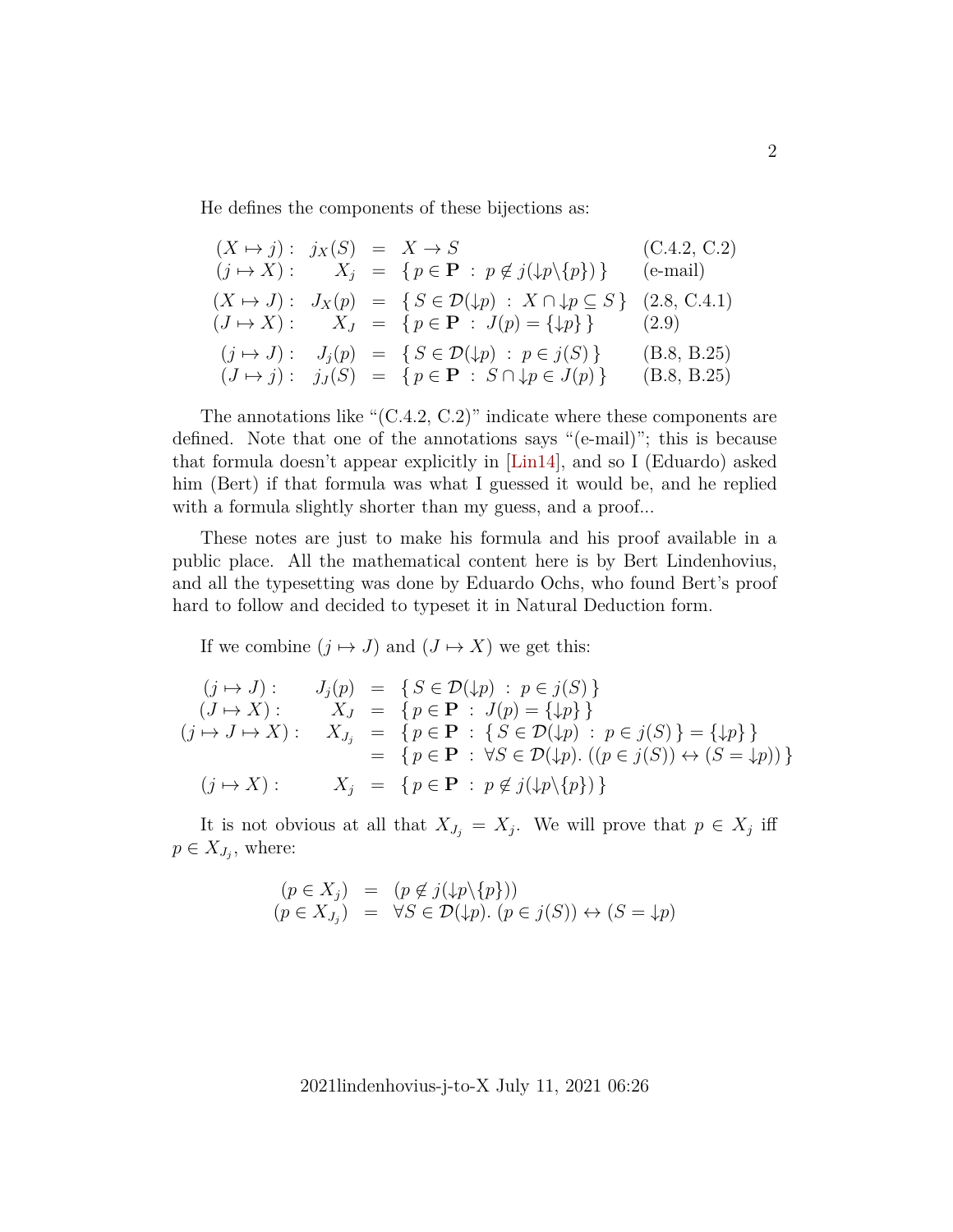Look:

$$
\frac{p \in X_{J_j}}{\frac{\downarrow p \setminus \{p\} \in \mathcal{D}(\downarrow p)}{\frac{(p \in j(\downarrow p \setminus \{p\})) \leftrightarrow (\downarrow p \setminus \{p\} = \downarrow p)}{\frac{(p \notin j(\downarrow p \setminus \{p\})) \leftrightarrow (\downarrow p \setminus \{p\} = \downarrow p)}{\frac{(p \notin j(\downarrow p \setminus \{p\})) \leftrightarrow (\downarrow p \setminus \{p\} \neq \downarrow p)}{\frac{p \notin j(\downarrow p \setminus \{p\})}{p \in X_j}}}
$$

$$
\frac{[S \in \mathcal{D}(\downarrow p)]^2}{\mathcal{S} \subset \downarrow p} \quad [S \neq \downarrow p]^1 \quad \frac{[S \in \mathcal{D}(\downarrow p)]^2}{S \subset \downarrow p}
$$
\n
$$
\frac{p \notin S}{\mathcal{S} \subset \downarrow p \setminus \{p\}} \quad p \in X_j
$$
\n
$$
\frac{S \subset \downarrow p \setminus \{p\}}{p \notin j(S)}
$$
\n
$$
\frac{p \notin j(S)}{(S \neq \downarrow p) \to (p \neq j(S))} \frac{1}{(S = \downarrow p) \to (p \in j(S))}
$$
\n
$$
\frac{(p \in j(S)) \to (S = \downarrow p)}{(p \in j(S)) \to (S = \downarrow p)} \quad \frac{(S = \downarrow p) \to (p \in j(S))}{(S = \downarrow p) \to (p \in j(S))}
$$
\n
$$
\frac{\forall S \in \mathcal{D}(\downarrow p) \cdot (p \in j(S)) \leftrightarrow (S = \downarrow p)}{p \in X_{J_j}} \quad 2
$$

This proves that  $X_j$  and  $X_{J_j}$  are equal.